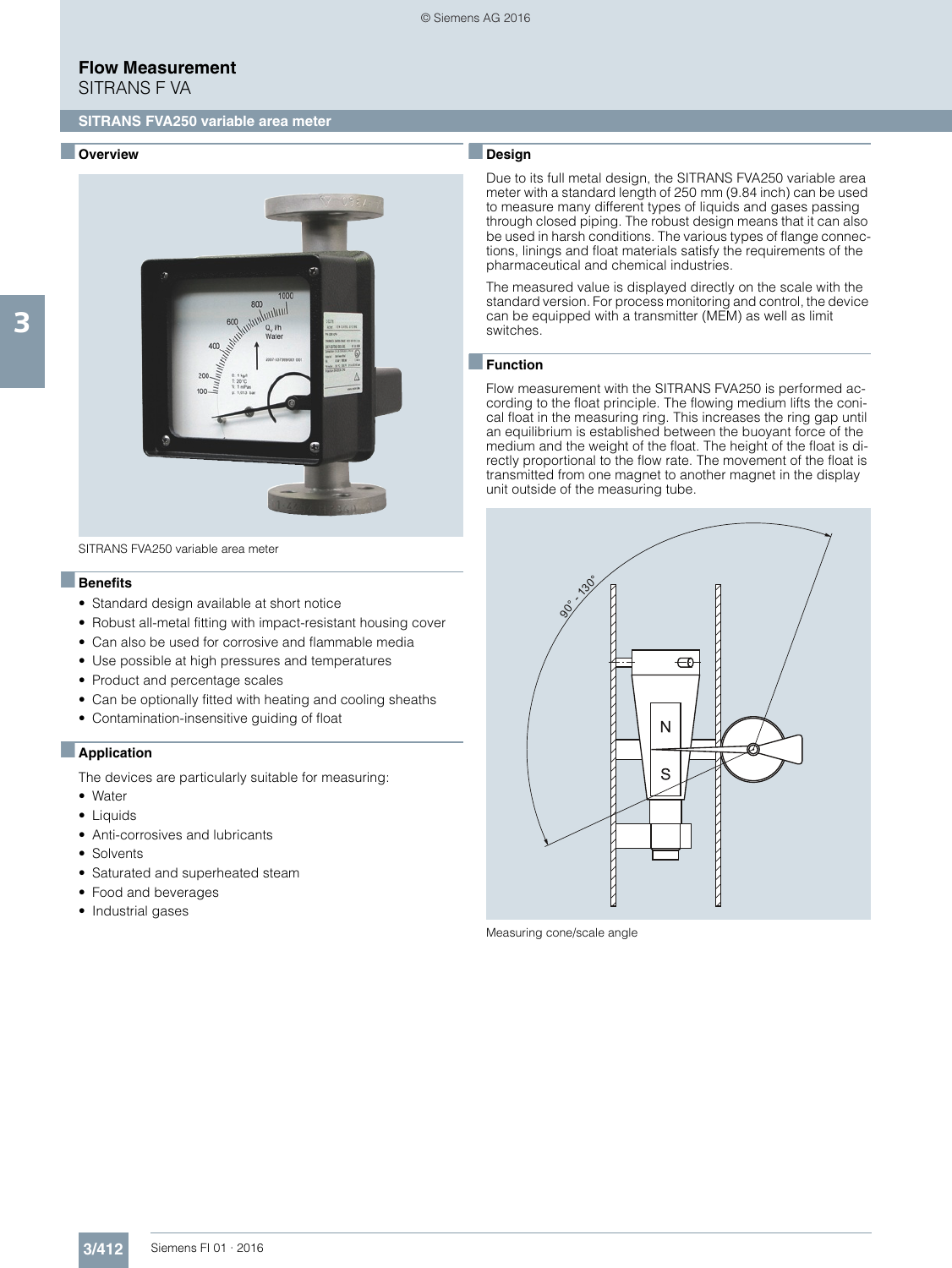### **SITRANS FVA250 variable area meter**

| <b>Technical specifications</b>           |                                                                                    |
|-------------------------------------------|------------------------------------------------------------------------------------|
| <b>Application</b>                        | See page 3/412                                                                     |
| Design and function                       | See page 3/412                                                                     |
| Measuring principle                       | Variable area flowmeter                                                            |
| Input                                     |                                                                                    |
| Measuring range                           | See table on page 3/414                                                            |
| Pressure rating                           | PN 16  PN 100 (232  1450 psi)<br>depending on version (see table<br>on page 3/414) |
| Installation/flow direction               | Vertical/from bottom to top                                                        |
| <b>Rated operating conditions</b>         |                                                                                    |
| Ambient temperature                       |                                                                                    |
| • With local display                      | $-40+80$ °C (-40  +176 °F)                                                         |
| • With limit switches                     | $-40 +65$ °C ( $-40 +149$ °F)                                                      |
| • With electric remote encoder<br>(MEM)   | $-40 +70$ °C ( $-40 +156$ °F)                                                      |
| Measuring accuracy                        |                                                                                    |
| • For liquids                             | ± 1.6%                                                                             |
| • For gases                               | $+2.0%$                                                                            |
| Reproducibility                           | 0.5 % of the measuring range<br>limit (URV)                                        |
| Operating temperature                     | see page 3/414                                                                     |
| Operating pressure                        | Min. operating pressure $> 2x$<br>pressure drop (see table on<br>page 3/414)       |
| Design                                    |                                                                                    |
| Flanges                                   | EN 1092-1, ANSI B16.5                                                              |
| Material                                  |                                                                                    |
| $\bullet$ Fitting                         | Stainless steel, Hastelloy                                                         |
| $\bullet$ Float                           | Stainless steel, Hastelloy, PTFE                                                   |
| • Wetted parts materials                  | Stainless steel, PTFE, Hastelloy,<br>depending on version                          |
| Degree of protection (display unit)       |                                                                                    |
| • Display unit made of aluminum           | <b>IP65</b>                                                                        |
| • Display unit made of stainless<br>steel | <b>IP66</b>                                                                        |
| <b>Electromagnetic immunity</b>           |                                                                                    |
| • EN 61000-6-2: 1999                      | Interference immunity industrial<br>sector                                         |
| • EN 50081-1                              | Emitted interference residential<br>sector                                         |
| • EN 55011: 1998 + A1: 1999               | Group 1, Class B                                                                   |
| • NAMUR recommendation                    | <b>NE 21</b>                                                                       |

#### *Classification according to pressure equipment directive (DGRL 97/23/EG)* )

|              | Article No.<br>7ME5822-<br>7ME5823- | Permissible media          | Category    |
|--------------|-------------------------------------|----------------------------|-------------|
| <b>DN 15</b> | xAxxx-xxxx                          | Gases of fluid group 1 and | Article 4.3 |
| DN 20        | xFxxx-xxxx                          | liquids of fluid group 1   | Article 4.3 |
| DN 25        | xBxxx-xxxx                          |                            | Article 4.3 |
| DN 32        | xGxxx-xxxx                          |                            | Ш           |
| DN 40        | xHxxx-xxxx                          |                            | Ш           |
| DN 50        | xCxxx-xxxx                          |                            | Ш           |
| DN 65        | xJxxx-xxxx                          |                            | Ш           |
| <b>DN 80</b> | XDXXX-XXXX                          |                            | Ш           |
| DN 100       | xExxx-xxxx                          |                            | Ш           |

| <b>Technical specifications of contacts</b>                                |                                                             |
|----------------------------------------------------------------------------|-------------------------------------------------------------|
| <b>Limit switch</b>                                                        |                                                             |
| Cable gland                                                                | M20x1.5                                                     |
| Auxiliary power supply                                                     | 5  25 V DC                                                  |
| Isolation (2 contacts)                                                     | Electrically isolated                                       |
| Limit switch                                                               | <b>SJ3.5-N-BU</b>                                           |
| • Switching function                                                       | <b>NAMUR NC</b>                                             |
| Nominal voltage $U_0$                                                      | 8.2 V DC ( $R_i$ approx. 1 $k\Omega$ )                      |
| <b>Explosion protection</b>                                                | II 2G EEx ia IIC T6 - T4                                    |
| EC-Type Examination Certificate for<br>Directive 94/9/EG                   | PTB 99 ATEX 2219 X                                          |
| <b>Transmitter (MEM) with</b><br>4 20 mA, pulse output and limit<br>switch |                                                             |
| Cable gland                                                                | M20x1.5                                                     |
| Auxiliary power supply                                                     | 14  30 V DC                                                 |
| Analog output                                                              | 4  20 mA (2-wire technology)                                |
| Binary output                                                              | Pulses, limit switch                                        |
| • Pulses                                                                   | Max. pulse rate 10 Hz                                       |
| $\bullet$ Limit switch                                                     | SJ3.5-N-BU (NAMUR, NC)                                      |
| Temperature influence                                                      | $\leq \pm 0.5$ % of the measuring range<br>limit (URV)/10 K |
| <b>Explosion protection</b>                                                | ATEX II 2G EEx ia IIC T6                                    |
| EC-Type Examination Certificate<br>for Directive 94/9/EG                   | <b>BVS 07 ATEX E 033</b>                                    |
| <b>Transmitter (MEM) PROFIBUS PA</b>                                       |                                                             |
| Cable gland                                                                | M20x1.5                                                     |
| Auxiliary power supply                                                     | $1025$ V DC                                                 |
| <b>Basic current</b>                                                       | $< 16.5$ mA                                                 |
| Fault current                                                              | $<$ 18 mA                                                   |
| Transfer rate                                                              | 31.25 kBaud                                                 |
| Temperature influence                                                      | $\leq \pm 0.5$ % of the measuring range<br>limit (URV)/10 K |
| Explosion protection                                                       | ATEX II 2G EEx ia IIC T6                                    |
| EC-Type Examination Certificate<br>for Directive 94/9/EG                   | BVS 07 ATEX E 033                                           |

### *Float damping*

Float damping is recommended

- Generally for gas measurement
- When air bubbles in the medium cannot be avoided.
- When there are pressure surges in the lines caused by a delay in the flow, for example, due to rapid throttling or blocking
- When turbulence, pulsations or other instabilities cause the float to vibrate.
- When the flow pressure cannot be built up slowly
- When vibrations in the line cannot be avoided

3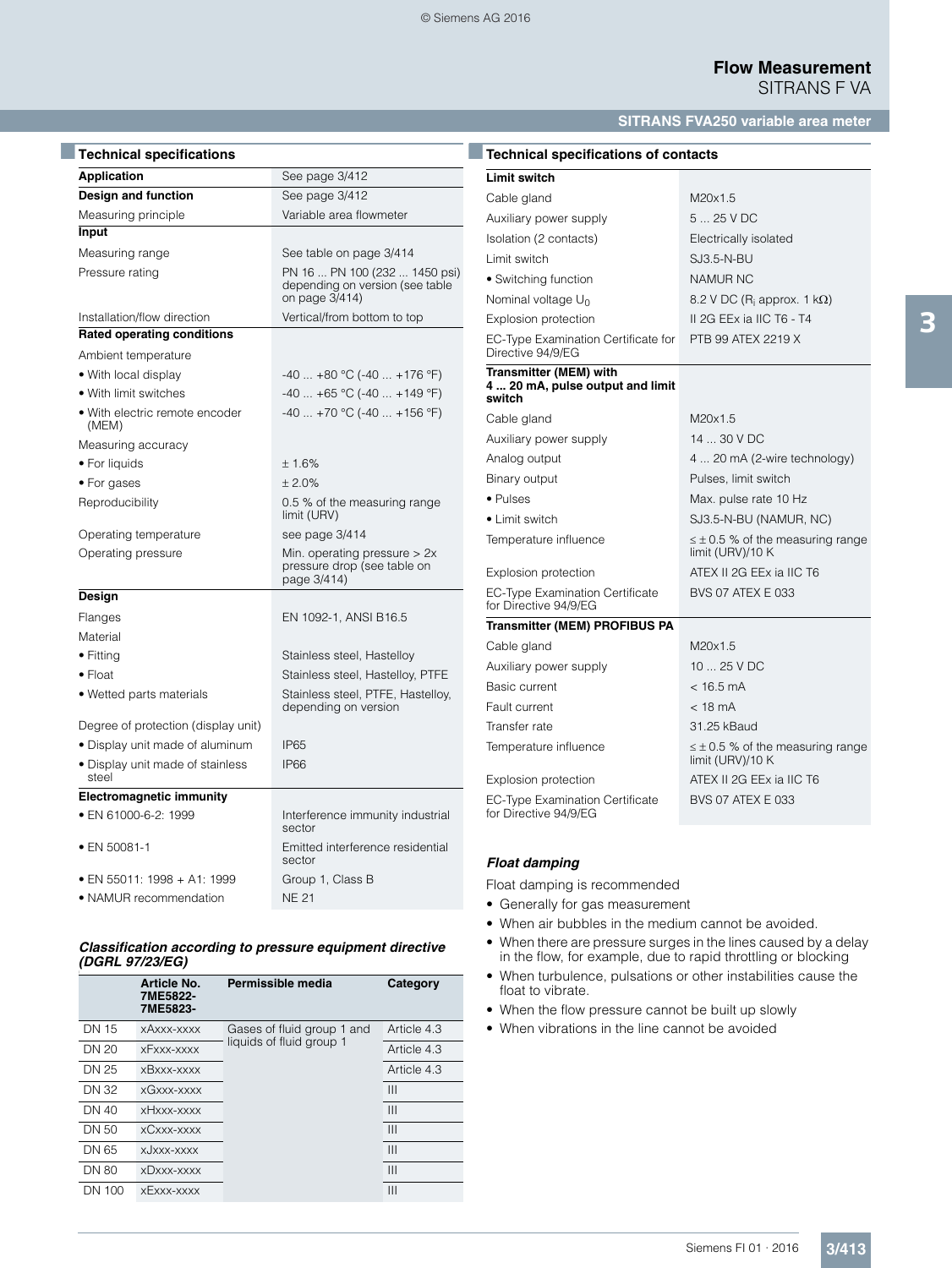SITRANS F VA

## ■**Technical specifications (continued)**

### **Permitted measuring ranges**

| <b>Version</b>                                    |                  |                     |                      |                                                                                                                                                                                                                                    |           |                                                                                 |                             | CF-S                                                                  |                 | EF-H<br>FF-P                                                                       |                                                                 |             |                                           |  |
|---------------------------------------------------|------------------|---------------------|----------------------|------------------------------------------------------------------------------------------------------------------------------------------------------------------------------------------------------------------------------------|-----------|---------------------------------------------------------------------------------|-----------------------------|-----------------------------------------------------------------------|-----------------|------------------------------------------------------------------------------------|-----------------------------------------------------------------|-------------|-------------------------------------------|--|
| Wetted parts materials                            |                  |                     |                      |                                                                                                                                                                                                                                    |           |                                                                                 |                             | Mat. No. 1.4571/316Ti                                                 |                 | Hastelloy C                                                                        |                                                                 | <b>PTFE</b> |                                           |  |
| <b>Fitting</b>                                    |                  |                     |                      |                                                                                                                                                                                                                                    |           |                                                                                 |                             | Mat. No. 1.4571/316Ti                                                 |                 | $> DN$ 25 (1"):                                                                    | $\leq$ DN 25 (1"): Hastelloy<br>Hastelloy/Mat. No. 1.4571/316Ti |             | Mat. No. 1.4571/316Ti with<br>PTFE lining |  |
| Flange                                            |                  |                     |                      |                                                                                                                                                                                                                                    |           |                                                                                 |                             | Mat. No. 1.4571/316Ti                                                 |                 | $\leq$ DN 25 (1"): Hastelloy<br>$> DN$ 25 (1"):<br>Hastelloy/Mat. No. 1.4571/316Ti |                                                                 |             | Mat. No. 1.4571/316Ti with<br>PTFE lining |  |
| <b>Float/flow tube</b>                            |                  |                     |                      |                                                                                                                                                                                                                                    |           |                                                                                 |                             | Mat. No. 1.4571/316Ti                                                 |                 | Hastelloy                                                                          |                                                                 | <b>PTFE</b> |                                           |  |
| Max. media temperature                            |                  |                     |                      |                                                                                                                                                                                                                                    |           |                                                                                 |                             | -20  +200 °C (-4  +392 °F)<br>(optional -80  +350 °C (-112  +662 °F)) |                 |                                                                                    |                                                                 |             | $-20$ +125 °C<br>(-4  +257 °F)            |  |
| <b>Nominal pressure</b>                           |                  |                     |                      | DN15  80 ( $\frac{1}{2}$ 3"):<br>PN 40 (580 psi)<br>DN100 (4"): PN 16 (232 psi)<br>optional up to 400 bar (5800 psi) optional up to 400 bar (5800 psi)                                                                             |           | DN15  80 ( $\frac{1}{2}$ 3"):<br>PN 40 (580 psi)<br>DN100 (4"): PN 16 (232 psi) |                             |                                                                       | PN 16 (232 psi) |                                                                                    |                                                                 |             |                                           |  |
| Reference data for measuring range specifications |                  |                     |                      | Fluid in I/h with density: 1,0 kg/l, temperature 20 °C (68 °F), viscosity: 1 mPa s<br>Gas in m <sup>3</sup> /h with density: 1.293 kg/m <sup>3</sup> , temperature 0 °C (32 °F),<br>viscosity: 0,0181 mPa s, $p_e = 0$ bar (0 psi) |           |                                                                                 |                             |                                                                       |                 |                                                                                    |                                                                 |             |                                           |  |
| Order                                             |                  |                     | Pressure loss [mbar] |                                                                                                                                                                                                                                    |           |                                                                                 |                             | Measuring ranges (dynamic 1:10)                                       |                 |                                                                                    |                                                                 |             |                                           |  |
| code                                              | <b>Flow tube</b> |                     |                      |                                                                                                                                                                                                                                    |           |                                                                                 |                             | Liquids                                                               |                 |                                                                                    | Gases                                                           |             |                                           |  |
|                                                   | 1                | $\mathbf 2$         | 3                    | 4                                                                                                                                                                                                                                  | 5         | 6                                                                               | $\overline{7}$              | [1/h]                                                                 | [USgpm]         |                                                                                    | $\lceil m^3/h \rceil$                                           |             | [scfm]                                    |  |
| 10                                                | $40^{1}$         | $\overline{40^{2}}$ | ÷.                   |                                                                                                                                                                                                                                    |           | L.                                                                              | L.                          | 0.55                                                                  |                 | 0.00220.022                                                                        | 0.0150.15                                                       |             | 0.00880.088                               |  |
| 11                                                | $44^{1}$         | $44^{2}$            |                      |                                                                                                                                                                                                                                    |           |                                                                                 | $\equiv$                    | 010                                                                   |                 | 0.00440.044                                                                        | 0.030.3                                                         |             | 0.01770.177                               |  |
| 12                                                | $40^{1}$         | $40^{2}$            |                      |                                                                                                                                                                                                                                    |           |                                                                                 | ä,                          | 1.616                                                                 |                 | 0.0070.07                                                                          | 0.0450.48                                                       |             | 0.02650.283                               |  |
| 13                                                | $40^{1}$         | $40^{2}$            |                      | ÷.                                                                                                                                                                                                                                 |           |                                                                                 | L.                          | 2.525                                                                 | 0.0110.11       |                                                                                    | 0.0750.75                                                       |             | 0.04410.441                               |  |
| 14                                                | $40^{1}$         | $40^{2}$            |                      | ä,                                                                                                                                                                                                                                 |           | $\ddot{\phantom{1}}$                                                            | L.                          | 440                                                                   |                 | 0.0180.18                                                                          | 0.131.3                                                         |             | 0.07650.765                               |  |
| 15                                                |                  | $40^{2}$            |                      |                                                                                                                                                                                                                                    |           |                                                                                 | L,                          | 550                                                                   |                 | 0.0220.22                                                                          | 0.151.5                                                         |             | 0.08830.883                               |  |
| 16                                                |                  | $40^{2}$            |                      |                                                                                                                                                                                                                                    |           |                                                                                 | L.                          | 770                                                                   | 0.0310.31       |                                                                                    | 0.22.1                                                          |             | 0.121.24                                  |  |
| 17                                                | ä,               | 60                  | $60^{3}$             |                                                                                                                                                                                                                                    |           |                                                                                 | ÷.                          | 10100                                                                 |                 | 0.0440.44                                                                          | 0.33                                                            |             | 0.1771.77                                 |  |
| 20                                                | ä,               | 60                  | $60^{3}$             |                                                                                                                                                                                                                                    |           |                                                                                 | ÷,                          | 16160                                                                 | 0.070.7         |                                                                                    | 0.54.6                                                          |             | 0.292.71                                  |  |
| 21                                                |                  | 60                  | $60^{3}$             |                                                                                                                                                                                                                                    |           |                                                                                 |                             | 25  250                                                               | 0.111.1         |                                                                                    | 0.77                                                            |             | 0.4124.12                                 |  |
| 22                                                | $\sim$           | 70                  | $70^{3}$             |                                                                                                                                                                                                                                    |           |                                                                                 |                             | 40  400                                                               |                 | 0.1761.76                                                                          | 1.011                                                           |             | 0.5896.47                                 |  |
| 23                                                | ä,               | 80                  | $80^{3}$             |                                                                                                                                                                                                                                    |           |                                                                                 | L,                          | 60600                                                                 |                 | 0.2642.64                                                                          | 1.717                                                           |             | 110                                       |  |
| 24                                                | ä,               | ÷.                  | 60                   | ÷,                                                                                                                                                                                                                                 |           | ä,                                                                              | $\overline{a}$              | 1001000                                                               | 0.444.4         |                                                                                    | 230                                                             |             | 1.77  17.66                               |  |
| 25                                                |                  |                     | 70                   |                                                                                                                                                                                                                                    |           |                                                                                 |                             | 1601600                                                               | 0.77            |                                                                                    | 346                                                             |             | 2.35  27.07                               |  |
| 26                                                |                  |                     | 100                  | $50^{2}$                                                                                                                                                                                                                           |           |                                                                                 |                             | 250  2500                                                             | 1.111           |                                                                                    | 670                                                             |             | 4.12  41.2                                |  |
| 27                                                |                  | L.                  | $240^{2}$            | $120^{2}$                                                                                                                                                                                                                          | 80        | ÷,                                                                              | L.                          | 4004000                                                               | 1.7617.6        |                                                                                    | 10110                                                           |             | 6.4764.74                                 |  |
| 30                                                |                  |                     |                      | $180^{2}$                                                                                                                                                                                                                          | 90        | $\ddot{\phantom{1}}$                                                            | ÷.                          | 6006000                                                               | 2.6426.4        |                                                                                    | 16  170                                                         |             | 10100                                     |  |
| 31                                                |                  |                     |                      |                                                                                                                                                                                                                                    | 110       |                                                                                 |                             | 1 000  10 000                                                         | 4.444           |                                                                                    | 28  290                                                         |             | 17.1  170.7                               |  |
| 32                                                |                  |                     |                      |                                                                                                                                                                                                                                    | 230       | 70                                                                              |                             | 1600  16 000                                                          | 770             |                                                                                    | 45  460                                                         |             | 27.1  270.7                               |  |
| 33                                                |                  |                     |                      | L,                                                                                                                                                                                                                                 | 230       | $70^{2}$                                                                        | $\omega$                    | 2 000  20 000                                                         | 8.888           |                                                                                    | 55  550                                                         |             | 32.4  323.7                               |  |
| 34                                                |                  |                     |                      |                                                                                                                                                                                                                                    | $500^{2}$ | 100                                                                             |                             | 2 500  25 000                                                         | 11110           |                                                                                    | 69  700                                                         |             | 41.2  412                                 |  |
| 35                                                |                  |                     |                      |                                                                                                                                                                                                                                    |           | $350^{2}$                                                                       | 120                         | 4 000  40 000                                                         | 17.6  176       |                                                                                    | 109  1 100                                                      |             | 64.7  647.4                               |  |
| 36                                                |                  |                     |                      |                                                                                                                                                                                                                                    |           |                                                                                 | $350^{2}$ 120 <sup>2)</sup> | 5 000  50 000                                                         | 22  220         |                                                                                    | 134  1 350                                                      |             | 79.5  794.6                               |  |
| 37                                                |                  |                     |                      |                                                                                                                                                                                                                                    |           |                                                                                 | $360^{2}$                   | 6 000  60 000                                                         | 26.4  264       |                                                                                    | 169 1700                                                        |             | 100  1 000                                |  |
| 40                                                |                  |                     | $\sim$               |                                                                                                                                                                                                                                    |           | ÷,                                                                              | $600^{2}$                   | 8 000  80 000                                                         | 35.2352         |                                                                                    | 239  2 400                                                      |             | 141.3  1 413                              |  |
| 41                                                |                  |                     |                      |                                                                                                                                                                                                                                    |           |                                                                                 | $600^{2}$                   | 10 000  100 000                                                       | 44   440        |                                                                                    | 299  3 000                                                      |             | 176.6  1766                               |  |

- Not available

1) Not available for EF-H and FF-P.

2) Not available for FF-P.

3) Not available for CF-S and EF-H.

Note: Female thread connection (DIN ISO 228. NPT ANSI B 1.20.1) not available for FF-P.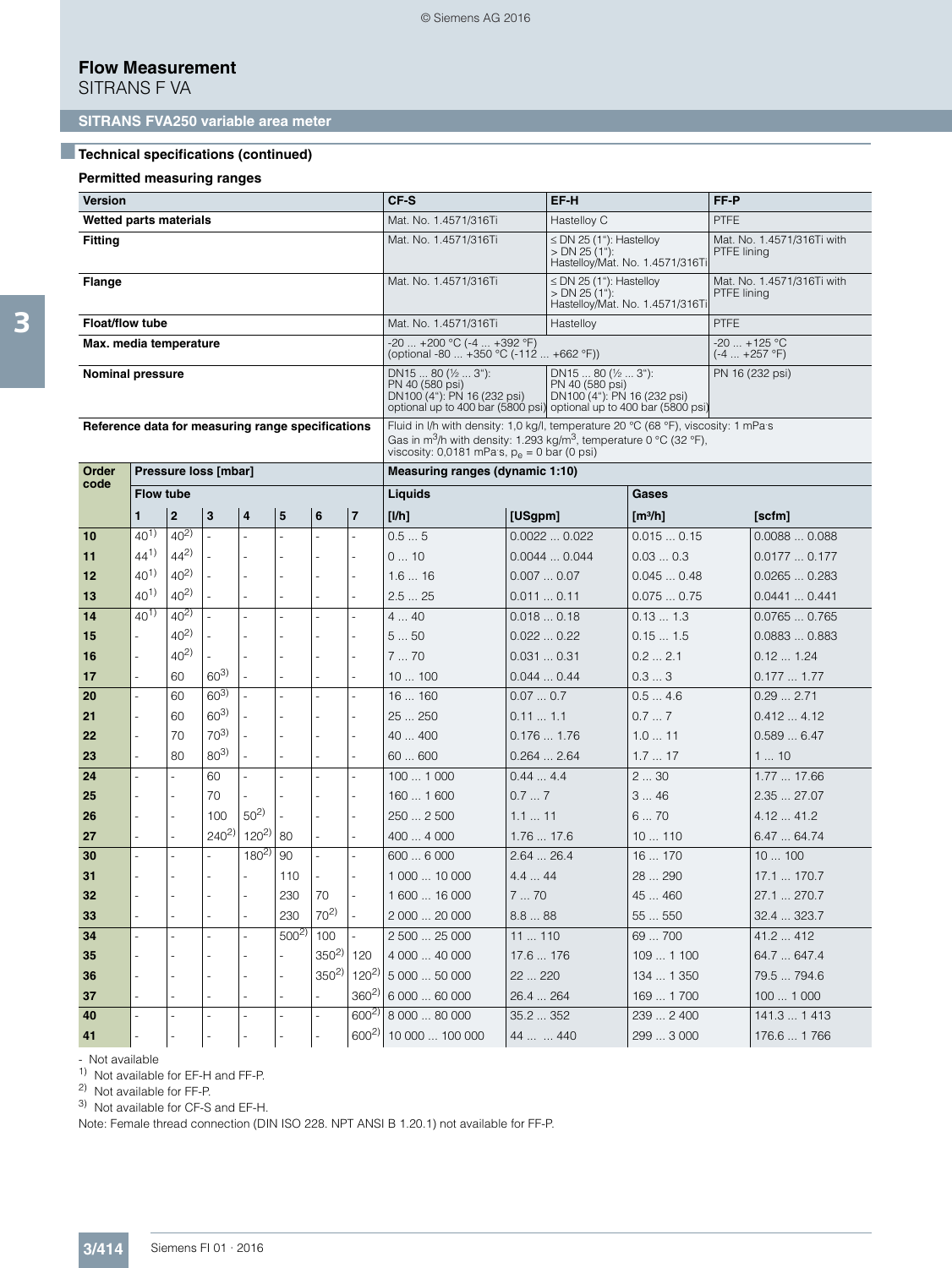SITRANS F VA

# **SITRANS FVA250 variable area meter**

| <b>Order Code</b> | Flange        |                   | <b>Flow tube</b>             |                         |                         |                            |                                 |                          |                                 |  |  |
|-------------------|---------------|-------------------|------------------------------|-------------------------|-------------------------|----------------------------|---------------------------------|--------------------------|---------------------------------|--|--|
|                   | EN 1092-1     | <b>ANSI B16.5</b> | $\blacksquare$               | $\overline{2}$          | 3                       | $\overline{4}$             | 5                               | 6                        | $\overline{7}$                  |  |  |
| $\overline{A}$    | <b>DN 15</b>  | $\frac{1}{2}$ "   | $\bullet$ <sup>1</sup>       |                         | $\bullet$ <sup>2)</sup> | $\qquad \qquad$            | $\hspace{0.1mm}-\hspace{0.1mm}$ |                          | $\qquad \qquad \blacksquare$    |  |  |
| B                 | <b>DN 20</b>  | $\frac{3}{4}$ "   | $\bullet$ <sup>1</sup>       | $\bullet$ <sup>2)</sup> | $\bullet$ <sup>2)</sup> | $\qquad \qquad$            | $\qquad \qquad \blacksquare$    |                          |                                 |  |  |
| $\mathbf{C}$      | <b>DN 25</b>  | $-1$ ii           | $\bullet$ <sup>1</sup>       | $2$                     |                         | $^{\bullet}$ <sup>2)</sup> | $\hspace{0.1mm}-\hspace{0.1mm}$ | $\overline{\phantom{0}}$ | $\qquad \qquad \blacksquare$    |  |  |
| D                 | <b>DN 32</b>  | $1\frac{1}{4}$ "  | $\bullet$ <sup>1)</sup>      | $2$                     | $\bullet$ <sup>2)</sup> | $^{\bullet}$ <sup>2)</sup> | $\overline{\phantom{m}}$        |                          |                                 |  |  |
| E                 | <b>DN 40</b>  | $1\frac{1}{2}$ "  | $\bullet$ <sup>1</sup>       | $2$                     | $2$                     | $2$                        | $\overline{\phantom{m}}$        |                          | $\qquad \qquad \blacksquare$    |  |  |
| F                 | <b>DN 50</b>  | 2 <sup>u</sup>    | $\bullet$ <sup>1</sup>       | $2$                     | $2$                     | $\bullet$ <sup>2)</sup>    |                                 |                          | $\hspace{0.1mm}-\hspace{0.1mm}$ |  |  |
| G                 | DN 65         | $2\frac{1}{2}$ "  | $\qquad \qquad -$            | –                       |                         |                            | $^{\bullet}$ <sup>2)</sup>      |                          | $\qquad \qquad \blacksquare$    |  |  |
| H                 | <b>DN 80</b>  | 3 <sup>"</sup>    |                              | –                       |                         |                            | $\bullet$ <sup>2)</sup>         |                          |                                 |  |  |
| J                 | <b>DN 100</b> | 4"                | $\qquad \qquad \blacksquare$ |                         |                         | $\qquad \qquad$            | $\bullet$ <sup>2)</sup>         | $\bullet$ <sup>2)</sup>  | ٠                               |  |  |

| <b>Order Code</b>         | <b>Female thread</b> | Flow tube              |                   |                |   |                 |                                 |     |                              |  |
|---------------------------|----------------------|------------------------|-------------------|----------------|---|-----------------|---------------------------------|-----|------------------------------|--|
|                           | <b>DIN ISO 228</b>   | NPT ANSI B 1.20.1   1  |                   | $\overline{2}$ | 3 | $\overline{4}$  | 5                               | l 6 |                              |  |
| $\mathbf Q$               | G 1/4"               | 1/ <sub>4</sub> " NPT  | . е               |                |   |                 | $\overline{\phantom{a}}$        |     |                              |  |
| $\overline{R}$            | G 3/8"               | 3/8" NPT               | $\bullet$         |                |   | $\qquad \qquad$ |                                 |     |                              |  |
| <b>S</b>                  | G 1/2"               | $1/2$ " NPT            | $\bullet$         |                |   |                 |                                 |     |                              |  |
| т                         | G 3/4"               | 3/ <sub>4</sub> " NPT  | $\bullet$         |                |   |                 | $\hspace{0.1mm}-\hspace{0.1mm}$ |     | $\overline{\phantom{0}}$     |  |
| $\mathbf{U}$              | G 1"                 | 1" NPT                 | $\bullet$         |                |   |                 |                                 |     |                              |  |
| $\mathbf{V}$              | G 11/4"              | 11/ <sub>4</sub> " NPT |                   |                |   |                 |                                 | -   | $\qquad \qquad \blacksquare$ |  |
| W                         | G 11/2"              | 11/ <sub>2</sub> " NPT | $\qquad \qquad -$ |                |   |                 |                                 |     |                              |  |
| $\boldsymbol{\mathsf{x}}$ | G 2"                 | 2" NPT                 | $\qquad \qquad -$ |                |   |                 |                                 |     | $\overline{\phantom{a}}$     |  |

Available

- Not available

1) Not available for EF-H and FF-P.

**Permitted nominal diameters**

2) Not available for FF-P.

Note: Female thread connection (DIN ISO 228, NPT ANSI B 1.20.1) not available for FF-P.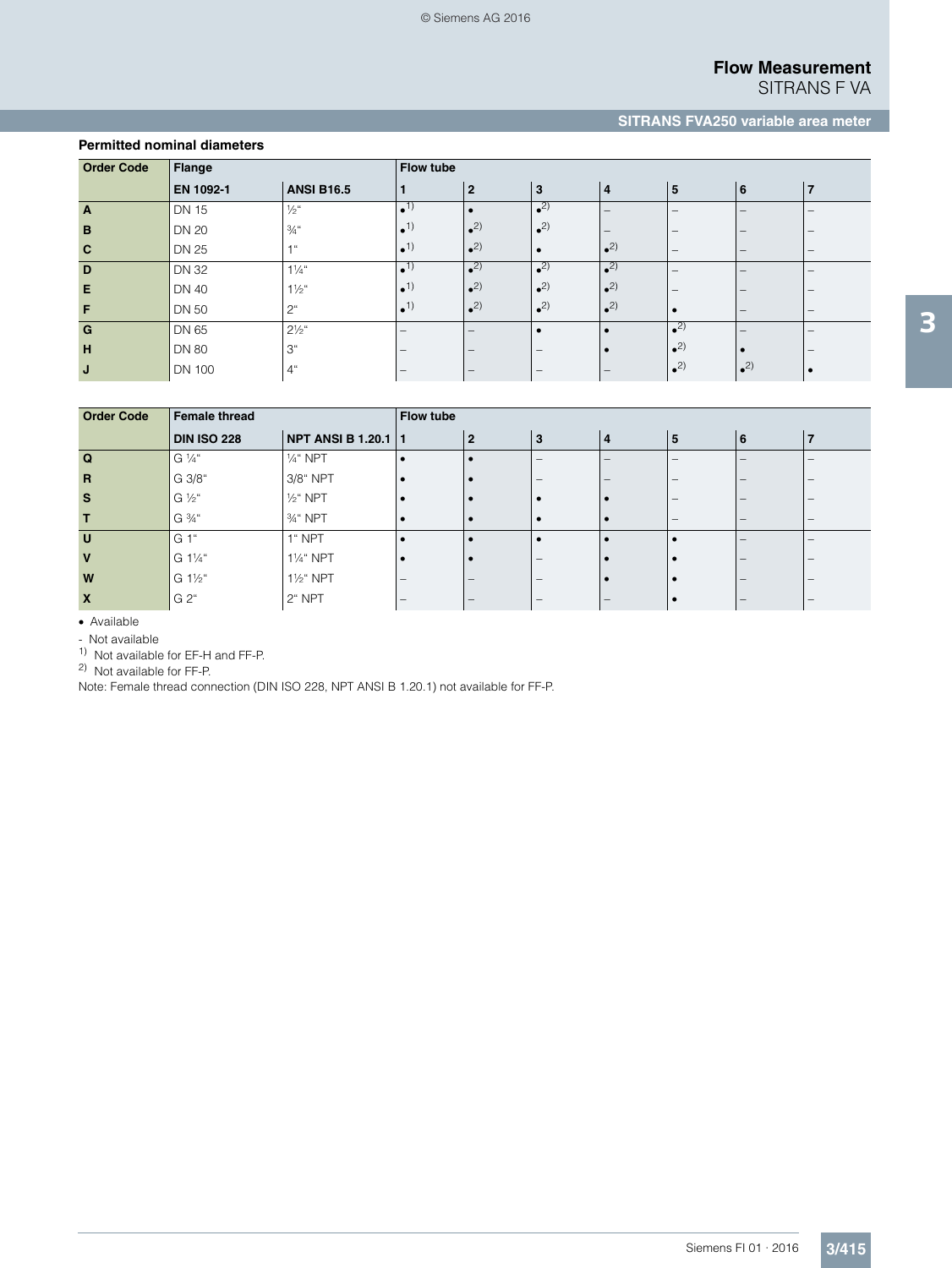SITRANS F VA

### ■**Dimensional drawings**





44.5 (1.75)



| EN 1092-1     |              | <b>ANSI B16.5</b> |           | I. W. |      | A   |      | Weight |      |
|---------------|--------------|-------------------|-----------|-------|------|-----|------|--------|------|
|               |              |                   |           | mm    | inch | mm  | inch | kg     | Ib   |
| <b>DN 15</b>  | <b>PN 40</b> | $\frac{1}{2}$     | class 150 | 26    | 1.02 | 74  | 2.91 | 3.0    | 6.6  |
| <b>DN 20</b>  | <b>PN 40</b> | $\frac{3}{4}$ "   | class 150 | 26    | 1.02 | 74  | 2.91 | 3.0    | 6.6  |
| <b>DN 25</b>  | <b>PN 40</b> | $-1$              | class 150 | 32    | 1.26 | 77  | 3.03 | 4.2    | 9.3  |
| <b>DN 32</b>  | <b>PN 40</b> | $1\frac{1}{4}$    | class 150 | 32    | 1.26 | 77  | 3.03 | 5.2    | 11.5 |
| <b>DN 40</b>  | <b>PN 40</b> | $1\frac{1}{2}$    | class 150 | 46    | 1.81 | 88  | 3.46 | 6.0    | 13.2 |
| <b>DN 50</b>  | <b>PN 40</b> | $2^"$             | class 150 | 70    | 2.76 | 97  | 3.82 | 7.5    | 16.5 |
| <b>DN 65</b>  | <b>PN 16</b> | $2\frac{1}{2}$    | class 150 | 70    | 2.76 | 97  | 3.82 | 8.5    | 18.7 |
| <b>DN 80</b>  | <b>PN 16</b> | 3"                | class 150 | 102   | 4.02 | 113 | 4.45 | 13     | 28.7 |
| <b>DN 100</b> | <b>PN 16</b> | 4"                | class 150 | 125   | 4.92 | 126 | 4.96 | 18     | 39.7 |

\* +100 mm (3.94 inch) with displaced display unit

SITRANS FVA250, enclosure of display unit made of aluminum, dimensions in mm (inch)





| <b>Nominal diameter</b> |                 | B (flange) |      | <b>B</b> (Ermeto) |      | S   |      | Weight |      |
|-------------------------|-----------------|------------|------|-------------------|------|-----|------|--------|------|
|                         |                 | mm         | inch | <sub>mm</sub>     | inch | mm  | inch | kg     | Ib   |
| <b>DN 15</b>            | $\frac{1}{2}$ " | 110        | 4.33 | 53                | 2.09 | 150 | 5.91 | 3.0    | 6.6  |
| <b>DN 20</b>            | $\frac{3}{4}$ " | 110        | 4.33 | 53                | 2.09 | 150 | 5.91 | 3.0    | 6.6  |
| <b>DN 25</b>            | 1"              | 110        | 4.33 | 58.5              | 2.3  | 150 | 5.91 | 4.2    | 9.3  |
| <b>DN 32</b>            | $1\frac{1}{4}$  | 110        | 4.33 | 58.5              | 2.3  | 150 | 5.91 | 5.2    | 11.5 |
| <b>DN 40</b>            | $1\frac{1}{2}$  | 130        | 5.12 | 63                | 2.48 | 150 | 5.91 | 6.0    | 13.2 |
| <b>DN 50</b>            | 2"              | 140        | 5.51 | 77.5              | 3.05 | 150 | 5.91 | 7.5    | 16.5 |
| <b>DN 65</b>            | $2\frac{1}{2}$  | 140        | 5.51 | 77.5              | 3.05 | 150 | 5.91 | 8.5    | 18.7 |
| <b>DN 80</b>            | 3"              | 160        | 6.3  | 93.5              | 3.68 | 150 | 5.91 | 13     | 28.7 |
| <b>DN 100</b>           | 4"              | 175        | 6.89 | 110               | 4.33 | 120 | 4.72 | 18     | 39.7 |

\* +100 mm (3.94 inch) with displaced display unit

SITRANS FVA250, enclosure of dislay unit made of aluminum with heating connection, dimensions in mm (inch)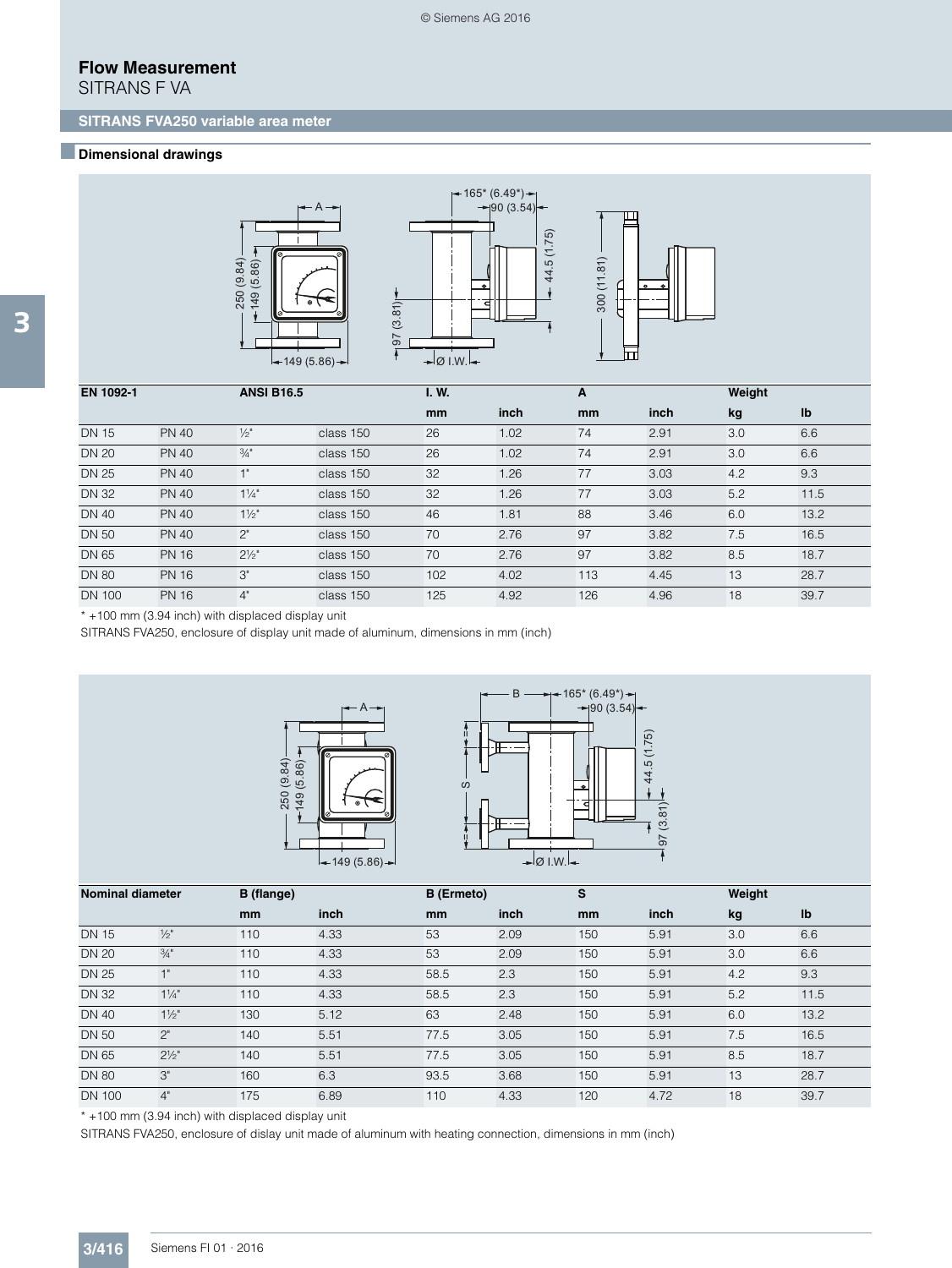SITRANS F VA

## **SITRANS FVA250 variable area meter**



| EN 1092-1    |              | <b>ANSI B16.5</b> |           | I.W. |      | A             |      | <b>Gewicht</b> |      |
|--------------|--------------|-------------------|-----------|------|------|---------------|------|----------------|------|
|              |              |                   |           | mm   | inch | <sub>mm</sub> | inch | kg             | Ib   |
| <b>DN 15</b> | <b>PN 40</b> | $\frac{1}{2}$ "   | class 150 | 26   | 1.02 | 103           | 4.06 | 3.0            | 6.6  |
| <b>DN 20</b> | <b>PN 40</b> | 3/4"              | class 150 | 26   | 1.02 | 103           | 4.06 | 3.0            | 6.6  |
| <b>DN 25</b> | <b>PN 40</b> | 1"                | class 150 | 32   | 1.26 | 105           | 4.13 | 4.2            | 9.3  |
| <b>DN 32</b> | <b>PN 40</b> | $1\frac{1}{4}$    | class 150 | 32   | 1.26 | 105           | 4.13 | 5.2            | 11.5 |
| <b>DN 40</b> | <b>PN 40</b> | $1\frac{1}{2}$    | class 150 | 46   | 1.81 | 115           | 4.53 | 6.0            | 13.2 |
| <b>DN 50</b> | <b>PN 40</b> | 2"                | class 150 | 70   | 2.76 | 129           | 5.08 | 7.5            | 16.5 |
| <b>DN 65</b> | <b>PN 16</b> | $2\frac{1}{2}$    | class 150 | 70   | 2.76 | 129           | 5.08 | 8.5            | 18.7 |
| <b>DN 80</b> | <b>PN 16</b> | 3"                | class 150 | 102  | 4.02 | 145           | 5.71 | 13             | 28.7 |
| DN 100       | <b>PN 16</b> | 4"                | class 150 | 125  | 4.92 | 158           | 6.22 | 18             | 39.7 |

\* +100 mm (3.94 inch) with displaced display unit

SITRANS FVA250, enclosure of display unit made of stainless steel, dimensions in mm (inch)



| <b>Nominal</b> | EN 1092-1         |              |                          |              | <b>Nominal</b>   | <b>ANSI B16.5</b> |             |             |  |
|----------------|-------------------|--------------|--------------------------|--------------|------------------|-------------------|-------------|-------------|--|
| diameter       | <b>PN 16</b>      | <b>PN 40</b> | <b>PN63</b>              | <b>PN100</b> | diameter         | class 150         | class 300   | class 600   |  |
| <b>DN 15</b>   |                   | 250 (9.84)   |                          | 250 (9.84)   | $\frac{1}{2}$ "  | 250 (9.84)        | 250 (9.84)  | 250 (9.84)  |  |
| <b>DN 20</b>   |                   | 250 (9.84)   |                          | 250 (9.84)   | $\frac{3}{4}$ "  | 250 (9.84)        | 250 (9.84)  | 250 (9.84)  |  |
| <b>DN 25</b>   |                   | 250 (9.84)   | $\overline{\phantom{a}}$ | 250 (9.84)   | 1"               | 250(9.84)         | 250(9.84)   | 250 (9.84)  |  |
| <b>DN 32</b>   |                   | 250 (9.84)   |                          | 250 (9.84)   | $1\frac{1}{4}$   | 250(9.84)         | 250 (9.84)  | 250 (9.84)  |  |
| <b>DN 40</b>   |                   | 250 (9.84)   |                          | 250 (9.84)   | $1\frac{1}{2}$   | 250(9.84)         | 250 (9.84)  | 250 (9.84)  |  |
| <b>DN 50</b>   | $\qquad \qquad -$ | 250 (9.84)   | 250 (9.84)               | 300 (11.81)  | 2"               | 250 (9.84)        | 250 (9.84)  | 300 (11.81) |  |
| DN 65          | 250 (9.84)        | 250(9.84)    | 300 (11.81)              | 300 (11.81)  | $2\frac{1}{2}$ " | 250(9.84)         | 300 (11.81) | 300 (11.81) |  |
| <b>DN 80</b>   | 250 (9.84)        | 250(9.84)    | 300 (11.81)              | 300 (11.81)  | 3"               | 250 (9.84)        | 300 (11.81) | 300 (11.81) |  |
| <b>DN 100</b>  | 250 (9.84)        | 250(9.84)    | 300 (11.81)              | 300 (11.81)  | 4"               | 250 (9.84)        | 300 (11.81) | 300 (11.81) |  |

- not available

Build-in length of fitting in dependance of nominal diameter and pressure rating, dimensions mm (inch)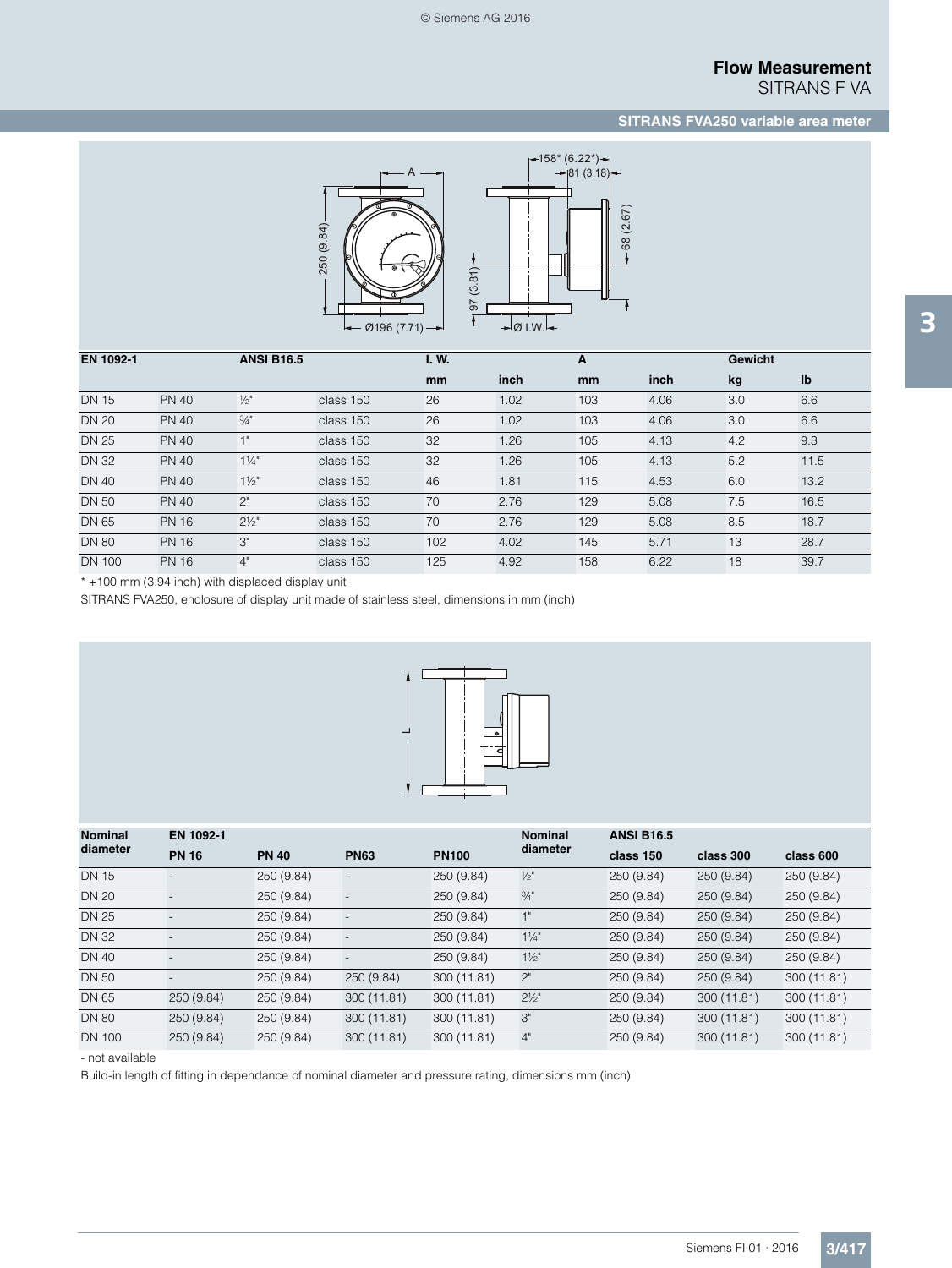© Siemens AG 2016

## **Flow Measurement**

SITRANS F VA

# **SITRANS FVA250 variable area meter**

| Selection and ordering data                                                                                                                                                                                                                                                                                                                           | Article No.                                                                                                        |                               |                          |  |
|-------------------------------------------------------------------------------------------------------------------------------------------------------------------------------------------------------------------------------------------------------------------------------------------------------------------------------------------------------|--------------------------------------------------------------------------------------------------------------------|-------------------------------|--------------------------|--|
|                                                                                                                                                                                                                                                                                                                                                       | SITRANS FVA250 Full metal variable area meter                                                                      | $7$ 7ME586 $\blacksquare$     |                          |  |
|                                                                                                                                                                                                                                                                                                                                                       | A Click on the Article No. for the online configuration in the PIA Life Cycle Portal.                              |                               |                          |  |
| <b>Flow tube</b>                                                                                                                                                                                                                                                                                                                                      |                                                                                                                    |                               |                          |  |
| Liquid<br>5  40 l/h<br>50  600 l/h<br>1 000  4 000 l/h<br>$2.56$ m <sup>3</sup> /h                                                                                                                                                                                                                                                                    | Gas<br>$0.151.3 \text{ m}^3/\text{h}$<br>1.5  17 m <sup>3</sup> /h<br>30  110 $\mathrm{m}^3$ /h<br>70  170 $m^3/h$ | 1<br>$\overline{2}$<br>3<br>4 |                          |  |
| $425 \text{ m}^3/h$<br>16  50 $\mathrm{m}^3$ /h<br>60  100 $\mathrm{m}^3$ /h                                                                                                                                                                                                                                                                          | $30700 \text{ m}^3/h$<br>460  1 350 m <sup>3</sup> /h<br>1 700  3 000 m <sup>3</sup> /h                            | 5<br>6<br>$\overline{7}$      |                          |  |
| Design<br>Type: CF-S (standard)<br>Fitting: Stainless steel<br>Flange: Stainless steel<br>Float: Stainless steel<br>Type: EF-H<br>Fitting: Stainless steel, Hastelloy<br>Flange: Stainless steel, Hastelloy<br>Float: Hastelloy<br>Type: FF-P<br>Fitting: Stainless steel with PTFE lining<br>Flange: Stainless steel with PTFE lining<br>Float: PTFE |                                                                                                                    |                               | $\overline{2}$<br>4<br>5 |  |
| <b>Nominal diameter</b>                                                                                                                                                                                                                                                                                                                               |                                                                                                                    |                               |                          |  |
| DN 15/ANSI 1/2"<br>DN 20/ANSI 34"<br>DN 25/ANSI 1"                                                                                                                                                                                                                                                                                                    |                                                                                                                    |                               | A<br>в<br>C              |  |
| DN 32/ANSI 11/4"<br>DN 40/ANSI 11/2"<br>DN 50/ANSI 2"                                                                                                                                                                                                                                                                                                 |                                                                                                                    |                               | D<br>Е<br>F              |  |
| DN 65/ANSI 21/2"<br>DN 80/ANSI 3"<br>DN 100/ANSI 4"                                                                                                                                                                                                                                                                                                   |                                                                                                                    |                               | G<br>H<br>J              |  |
| Female thread 1/4"<br>Female thread 3/8"<br>Female thread 1/2"<br>Female thread 3/4"                                                                                                                                                                                                                                                                  |                                                                                                                    |                               | Q<br>R<br>s<br>Т         |  |
| Female thread 1"<br>Female thread 11/4"<br>Female thread 11/2"<br>Female thread 2"                                                                                                                                                                                                                                                                    |                                                                                                                    |                               | U<br>٧<br>W<br>χ         |  |
| Flange/thread standard - pressure rate                                                                                                                                                                                                                                                                                                                |                                                                                                                    |                               |                          |  |
| EN 1092-1, PN 16, Form B1<br>EN 1092-1, PN 40, Form B1<br>EN 1092-1, PN 63, Form B2<br>EN 1092-1, PN 100, Form B2                                                                                                                                                                                                                                     |                                                                                                                    |                               | B<br>D<br>E<br>F         |  |
| ANSI B16.5, class 150 RF<br>ANSI B16.5, class 300 RF<br>ANSI B16.5, class 600 RF<br>Female thread G DIN ISO 228                                                                                                                                                                                                                                       |                                                                                                                    |                               | J<br>Κ<br>г<br>T         |  |
| Female thread NPT ANSI B1.20.1                                                                                                                                                                                                                                                                                                                        |                                                                                                                    |                               | N                        |  |

l.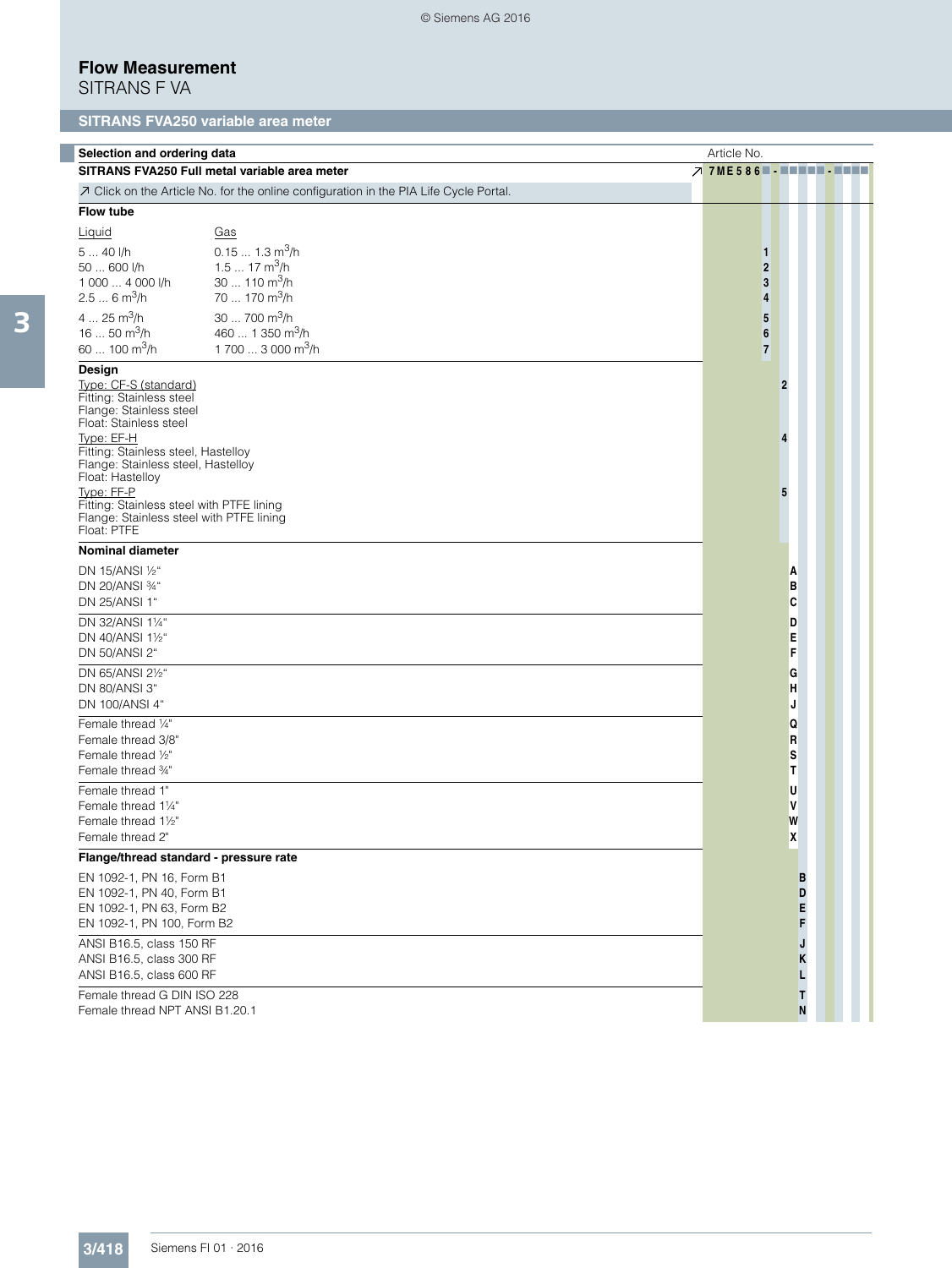$\overline{\phantom{a}}$ 

# **Flow Measurement**

SITRANS F VA

## **SITRANS FVA250 variable area meter**

| Selection and ordering data                 | Article No.                                                                                          |            |               |                                        |
|---------------------------------------------|------------------------------------------------------------------------------------------------------|------------|---------------|----------------------------------------|
|                                             | SITRANS FVA250 Full metal variable area meter                                                        |            |               | $7ME586$ $\blacksquare$ $\blacksquare$ |
| <b>Measuring ranges</b>                     |                                                                                                      |            |               |                                        |
| Liquids                                     |                                                                                                      | Gases      |               |                                        |
| I/h                                         | (USgpm)                                                                                              | $m^3/h$    | (scfm)        |                                        |
| 0.55                                        | (0.00220.022)                                                                                        | 0.0150.15  | (0.00880.088) | 10                                     |
| 010                                         | (0.00440.044)                                                                                        | 0.030.3    | (0.01770.177) | 11                                     |
| 1.616                                       | (0.0070.07)                                                                                          | 0.0450.45  | (0.02650.283) | 12                                     |
| 2.525                                       | (0.011  0.11)                                                                                        | 0.0750.75  | (0.04410.441) | 13                                     |
| $\overline{4}$ 40                           | (0.0180.18)                                                                                          | 0.131.3    | (0.07650.765) | 14                                     |
| 550                                         | (0.0220.22)                                                                                          | 0.151.5    | (0.08830.883) | 15                                     |
| 770                                         | (0.0310.31)                                                                                          | 0.22       | (0.12 1.24)   | 16                                     |
| 10100                                       | (0.0440.44)                                                                                          | 0.33       | (0.177 1.77)  | 17                                     |
| 16160                                       | (0.070.7)                                                                                            | 0.55       | (0.29 2.71)   | 20                                     |
| 25  250                                     | (0.111.1)                                                                                            | 0.77       | (0.412 4.12)  | 21                                     |
| 40  400                                     | (0.176 1.76)                                                                                         | 1.011      | (0.5896.47)   | 22                                     |
| 60600                                       | (0.264  2.64)                                                                                        | 1.717      | (110)         | 23                                     |
| 1001000                                     | (0.444.4)                                                                                            | 230        | (1.77 17.66)  | 24                                     |
| 160  1600                                   | (0.77)                                                                                               | 346        | (2.3527.07)   | 25                                     |
| 250  2 500                                  | (1.111)                                                                                              | 670        | (4.1241.2)    | 26                                     |
| 400  4 000                                  | (1.76 17.6)                                                                                          | 10110      | (6.4764.74)   | 27                                     |
| 6006000                                     | (2.6426.4)                                                                                           | 16  170    | (10100)       | 30                                     |
| 1 000  10 000                               | (4.444)                                                                                              | 28  290    | (17.1170.7)   | 31                                     |
| 1600  16 000                                | (770)                                                                                                | 45  460    | (27.1270.7)   | 32                                     |
| 2 000  20 000                               | (8.888)                                                                                              | 55550      | (32.4323.7)   | 33                                     |
| 2 500  25 000                               | (11110)                                                                                              | 69  700    | (41.2412)     | 34                                     |
| 4 000  40 000                               | (17.6176)                                                                                            | 109  1 100 | (64.7647.4)   | 35                                     |
| 5 000  50 000                               | (22 220)                                                                                             | 134  1 350 | (79.5794.6)   | 36                                     |
| 6 000  60 000                               | (26.4264)                                                                                            | 169  1700  | (1001000)     | 37                                     |
| 8 000  80 000                               | (35.2352)                                                                                            | 239  2 400 | (141.31413)   | 40                                     |
| 10 000  100 000                             | (44  440)                                                                                            | 299  3 000 | (176.61766)   | 41                                     |
| Display unit / process temperature          |                                                                                                      |            |               |                                        |
|                                             | Standard (aluminum) - up to 200 °C with local display/150 °C with electrical output                  |            |               |                                        |
|                                             | Standard (aluminum) with displaced display - up to 350 °C with local display and electrical outputs  |            |               |                                        |
|                                             | Stainless steel IP66 - up to 200 °C with local display/150 °C with electrical outputs                |            |               | $\overline{2}$                         |
|                                             | Stainless steel IP66 with displaced display - up to 350 °C with local display and electrical outputs |            |               | 3                                      |
| Heating/cooling sheath                      |                                                                                                      |            |               |                                        |
| Without (standard)                          |                                                                                                      |            |               | А                                      |
| With flange connection EN1092-1 DN 15 PN 40 |                                                                                                      |            |               | в                                      |
|                                             | With flange connection 1/2 " ANSI B16.5 Class 150 RF                                                 |            |               | C                                      |
| Display/outputs                             |                                                                                                      |            |               |                                        |
| With display                                |                                                                                                      |            |               | A                                      |
|                                             | With display, 1 inductive contact (limit switch) SJ 3.5N                                             |            |               | D                                      |
|                                             | With display, 2 inductive contacts (limit switches) SJ 3.5N                                          |            |               | C                                      |
| With display, HART and 4 to 20 mA           |                                                                                                      |            |               | D                                      |
|                                             | With display, HART, 4 to 20 mA, 2 inductive contacts SJ 3.5N                                         |            |               | E                                      |
|                                             | With display, HART, 4 to 20 mA, 1 inductive contact, 1 pulse output                                  |            |               |                                        |
| With display, PROFIBUS PA                   |                                                                                                      |            |               | G                                      |
| <b>Calibration</b>                          |                                                                                                      |            |               |                                        |
| Standard calibration                        |                                                                                                      |            |               |                                        |
| • Without calibration certificate           |                                                                                                      |            |               |                                        |
| • With calibration certificate              |                                                                                                      |            |               | 1                                      |